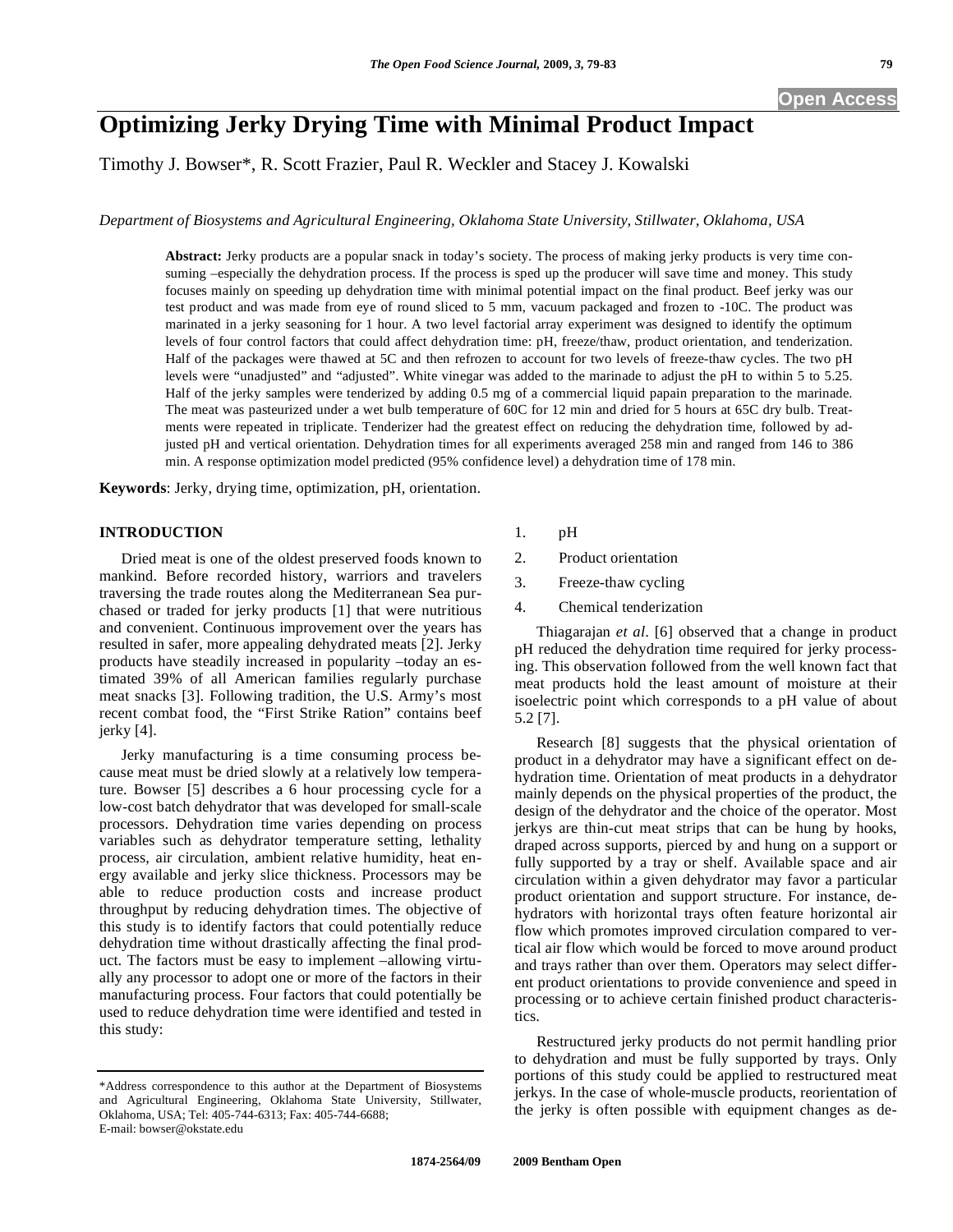scribed above. For these reasons this study was conducted on whole-muscle products.

The freeze-thaw cycle is known to reduce moisture levels in meats and results in a decreased water holding capacity after thawing [9]. We hypothesized that a repetitive freezethaw cycle applied to raw jerky meat would displace water and subsequently reduce drying time.

Finally, proteolytic enzymes such as bromelain and papain are commonly used for meat tenderization [10]. We theorized that the tenderization process might also reduce the dehydration time by breaking down proteins which could result in freer paths for water movement.

A resolution IV, two-treatment level, factorial experimental design was selected to examine the effect of the four main factors on the rate of dehydration of beef jerky. Factors were considered at two levels each. Resolution IV includes confounding of factors and 3-factor interactions [11]. We believed that this level of resolution was acceptable, because of our preliminary dehydration work with jerky products and our personal assessment of the low likelihood of 3-factor interactions between the unique factors.

## **MATERIALS AND METHODS**

A small-scale, low-cost dehydrator with a raw product capacity of 130 kg [5] was selected for jerky processing. Temperature variations within the dehydrator were known to be minimal and air flow was uniform [12]. The dehydrator was outfitted with two live weigh pans to measure product moisture loss during the dehydration process. The weigh pans were 62 x 41 cm stainless steel mesh grills. The mesh was 3.2 mm in diameter, spaced 1.3 cm on center. The weigh pans were each suspended by a Kevlar thread (strand size 346, #8800K43, McMaster-Carr, Santa Fe Springs, CA) which was passed through a 3.2 mm hole in the ceiling of the dehydrator as shown in Fig. (**1**). A digital force gage (FGV-5XY, 2 kg, Shimpo Corp. Instrument Division, Kyoto, Japan) was mounted outside of the dehydrator and attached to



**Fig. (1).** Weigh pan setup in dehydrator for continuously monitoring weight loss of product.

the free end of the Kevlar cord. The Kevlar cord was lubricated with Teflon Multi-use Dry Wax Lubricant (part no. D00110101, Finish line, Inc., Bay Shore, NY) and sheathed with a 3.2 mm FEP tube (product no. AX100002, Saint Gobain, Mickleton, NJ) for dust protection and to reduce friction. Jerky temperature data was obtained using fine-wire thermocouples (5TC-TT-K-30-72, Omega Engineering, Stamford, CT) that were inserted into the center of the jerky or placed in the air nearby. A Fluke data recorder (Hydra series II model 2635A, Everett, WA) was used to record output from the force gages and thermocouples.

Dehydrator setup and operation procedures followed those outlined by Bowser [1]. The dehydrator internal temperature was set to 65 C and ambient conditions and dehydrator settings were identical for each run. All products were pasteurized using the high humidity, wet-bulb temperature method described in  $[12]$  at 60°C for 12 min. The dehydration process was considered complete when a moisture removal of 66.7% of the initial raw product weight was achieved. Moisture removal for each experiment was measured directly using the force gauge and live weigh pan system described above.

The same procedure for product preparation was used in each experiment. Raw beef jerky was cut from an eye of round. Marinade ingredients were 7.5 g Legg's Old Plantation Jerky Seasoning (blend 131, Calera, AL), 14 g water, 0.55 g of 6.25% sodium nitrite, and 1.6 g liquid smoke. All meat came from the same animal and was sliced and cut to approximately 76.2 x 76.2 x 5.08 mm thick pieces. Slices were vacuum sealed in 76.2 µm thick plastic barrier bags (Item 75001942, Prime Source Vacuum Pouches, Packaging Ltd., Spring, TX) and frozen at -10C prior to use. Each bag contained about 225g of jerky slices that were stacked upon each other.

Marinade ingredients were thoroughly mixed together in a large bowl. Slices of meat were individually coated in the marinade to ensure even distribution. After coating, the pieces were all put back in the bowl together and the bowl was covered with plastic wrap and placed in a cooler at 5C for 1 hour.

A factorial design of experiment (DOE) with two-level factors and eight treatment conditions was used to determine the effect of control factors on dehydration time [11]. Maximum and minimum levels selected for each factor are shown in Table **1**.

| Variable                     | High Level $(+1)$ | Low Level $(-1)$ |
|------------------------------|-------------------|------------------|
| A. Freeze-thaw cycles        | 1 cycle           | 2 cycles         |
| B. Orientation during drying | Horizontal        | Vertical         |
| C. pH of product             | Unadjusted        | Adjusted         |
| D. Meat tenderization        | Included          | None             |

**Table 1. Factors and their Levels Used in the Experimental Design** 

Combinations of factor levels were investigated in eight runs that were performed randomly and in triplicate. Freezethaw cycles were accomplished by removing bags of sliced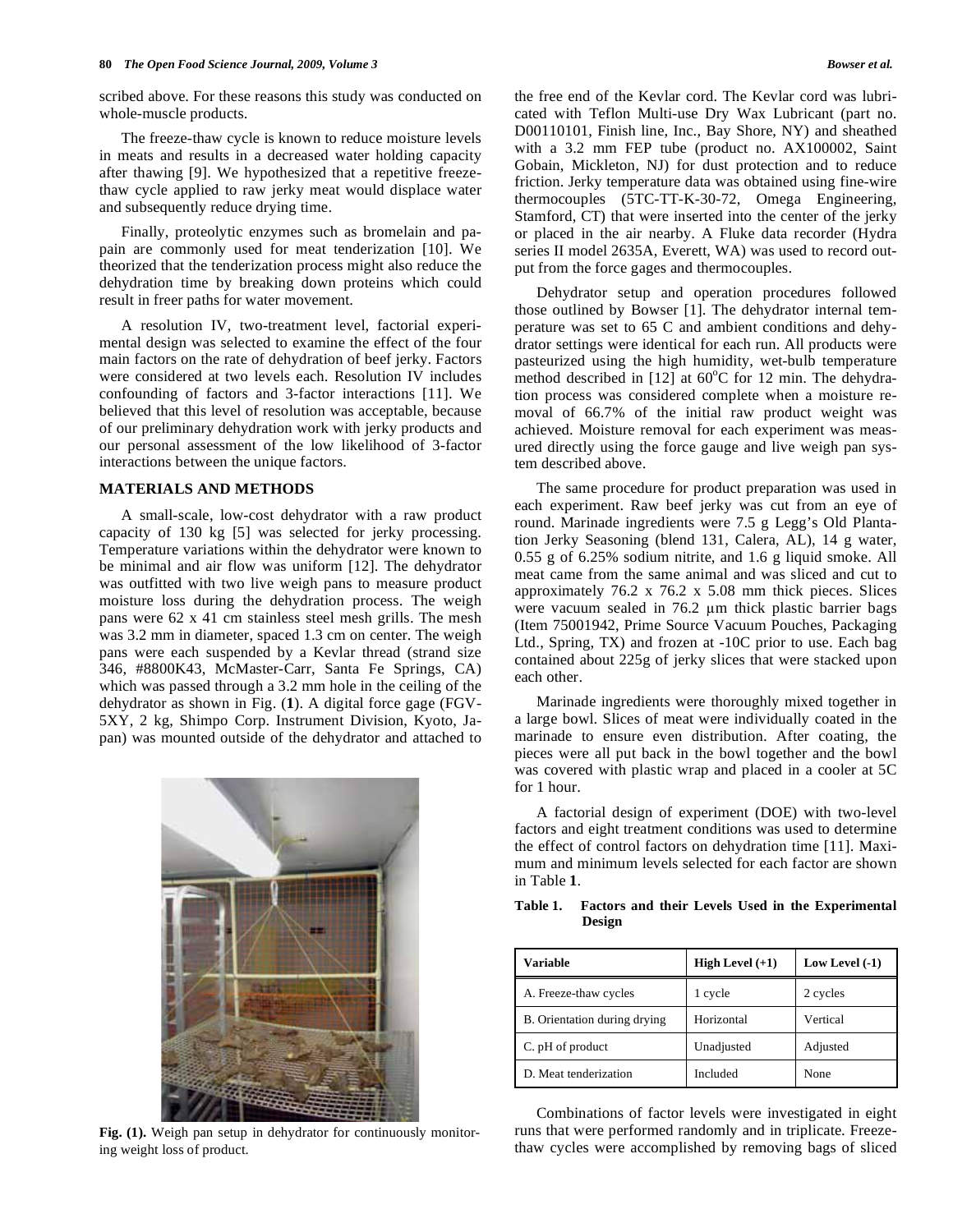#### *Optimizing Jerky Drying Time with Minimal Product Impact The Open Food Science Journal, 2009, Volume 3* **81**

jerky from the freezer and tempering them to 5 C over a period of 24 hours, then returning them to the -10C freezer.

Horizontal orientation was achieved by laying the jerky slices directly on the weigh pan rack shown in Fig. (**1**). Wire hooks were used to vertically orient product as shown in Fig. (**2**). Product pH was either left unadjusted (as is) or adjusted by adding about 7 ml of white vinegar (Great Value, Bentonville, AR) to the standard marinade recipe to reduce the pH of the meat to 5.2. Meat tenderization was included (high factor level) or excluded (low factor level) from the process. Tenderization was accomplished by adding 1mg of tenderizer (Liquipanol T100, Enzyme Development Corp., NY) per 454 g of meat to the marinade. Beef strips were soaked in the marinade for 60 min at room temperature.



**Fig. (2).** Vertically oriented product suspended from the weigh pan using wire hooks.

#### **RESULTS**

The eight treatment conditions of the factorial array were tested in the laboratory in triplicate. Dehydration times for all experiments averaged 258 min and ranged from 146 to 386 min. An analysis of means (ANOM) was completed using MINITAB R14 (Minitab, Inc., State College, PA) to compare the mean value produced by the different levels of each factor as shown in Table **2**. The last column in Table **2** lists the difference between the average of the low and high treatment conditions. The differences observed for the tenderization factor had the greatest magnitude. From ANOM analysis, the "best" factor levels are determined to be (-1) for factor B (vertical orientation), (-1) for factor C (adjusted pH) and (+1) for factor D (tenderizer included).

**Table 2. ANOM Table for the Jerky Dehydration Experiment (Minutes)** 

| Source                | $+1$ Avg. | $-1$ Avg. | Diff.   |
|-----------------------|-----------|-----------|---------|
| A. Freeze-thaw        | 259.4     | 256.0     | 3.4     |
| <b>B.</b> Orientation | 278.1     | 237.3     | 40.8    |
| $C.$ pH               | 282.4     | 233.0     | 49.4    |
| D. Tenderization      | 228.3     | 287.3     | $-59.0$ |

A normal probability plot generated by MINITAB is given in Fig. (**3**). The plot indicates the effects of orientation, pH and tenderization are significant at  $\alpha = 0.05$ .

**Normal Probability Plot of the Standardized Effects** (response is C9, Alpha =  $.05$ )



**Fig. (3).** Normal probability plot of standardized effects ( $\alpha = 0.05$ ).

Estimated effects and coefficients for drying time were computed using MINITAB with results shown in Table **3**. Three of the terms, tenderization, pH, and orientation have pvalues less than 0.05, indicating that they have a significant effect on dehydration time. Insignificant terms were removed from the analysis.

**Table 3. Estimated Effects and Coefficients for Jerky Dehydration Time from MINITAB Output** 

| Term                  | <b>Effect</b> | Coeff   | T       | P     |
|-----------------------|---------------|---------|---------|-------|
| Constant              |               | 257.1   | 34.73   | 0.000 |
| A. Freeze-thaw        | 3.4           | 1.7     | 0.23    | 0.821 |
| <b>B.</b> Orientation | 40.8          | 20.4    | 2.75    | 0.014 |
| $C.$ $pH$             | 49.4          | 24.7    | 3.33    | 0.004 |
| D. Tenderize          | $-59.0$       | $-29.5$ | $-3.97$ | 0.001 |
| AxB                   | $-4.2$        | $-2.1$  | $-0.29$ | 0.778 |
| AxC                   | 1.4           | 0.7     | 0.10    | 0.925 |
| AxD                   | 4.8           | 2.4     | 0.32    | 0.753 |

An Analysis of Variance (ANOVA) for dehydration time was performed to provide an additional level of analysis. The ANOVA table generated by MINITAB for the jerky dehydration experiment is given in Table **4**. Results indicate that the 2-way interactions were insignificant predictors of dehydration time.

**Table 4. Analysis of Variance (ANOVA) for Jerky Dehydration Time (Minutes)** 

| <b>Source</b>      | DF | Adj SS   | F    | Р     |
|--------------------|----|----------|------|-------|
| Main effects       | 4  | 45,512.5 | 8.61 | .001  |
| 2-Way interactions | 3  | 255.9    | 0.06 | 0.978 |
| Residual error     | 16 | 21,138.7 |      |       |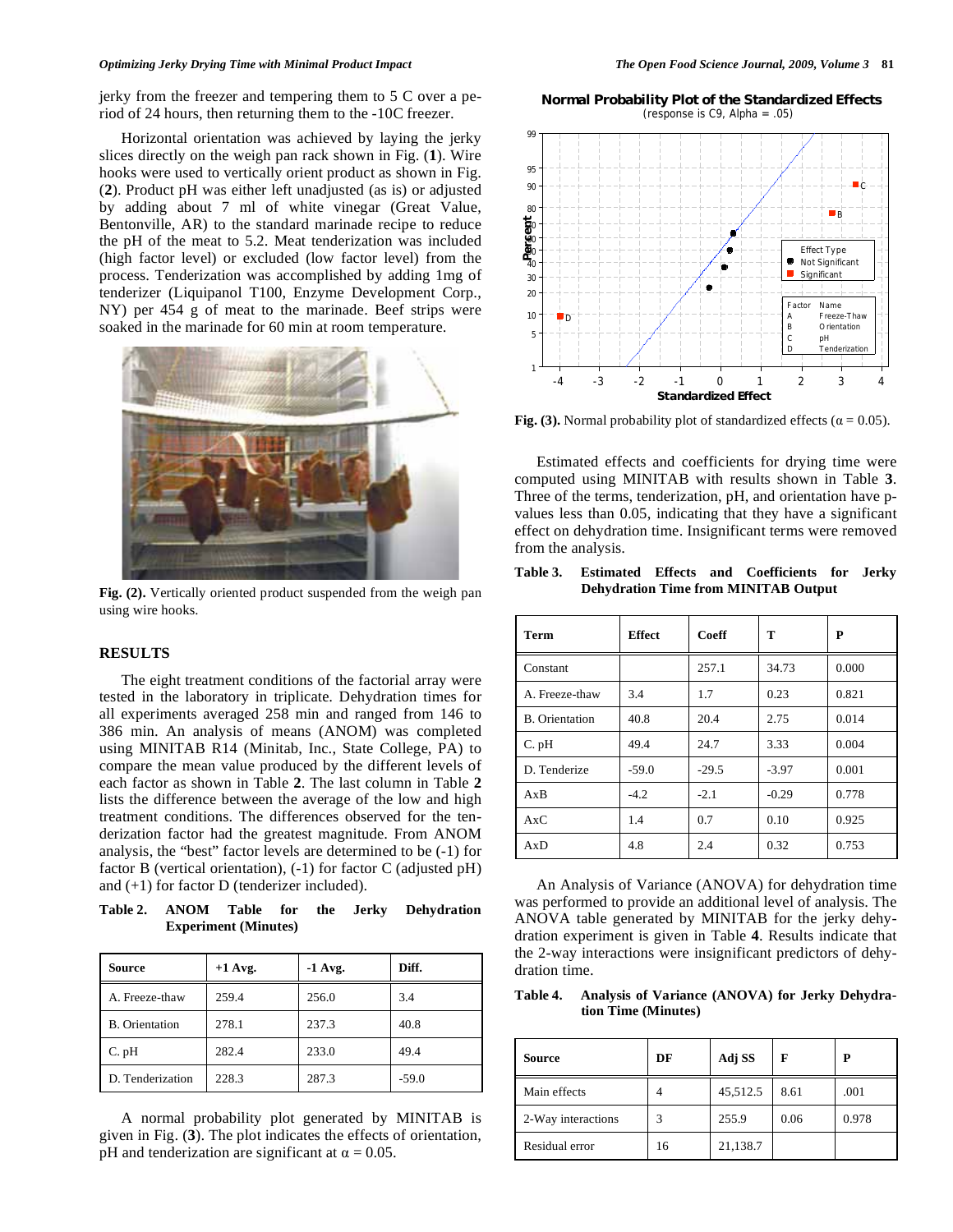A response optimization model, a standard calculation available in MINITAB, predicted a dehydration time of 178 min with a 95% confidence level using the experimental results. A final experimental trial was performed (in duplicate) with the optimized factors (tenderizer, vertical orientation and low pH) to confirm results. Dehydration time averaged 261 min for the optimized trial and 324 min for the control.

The test product was over-dried since the dehydrator could not be opened to remove the test product without interrupting the dehydration of the control. Over drying of the test product made evaluation of the taste, texture, thickness and appearance of the control impossible.

#### **DISCUSSION**

A DOE approach was used to identify processing parameters that could potentially increase the dehydration rate of beef jerky without significantly changing the final product characteristics. An increase in the dehydration rate of jerky may result in decreased overhead costs of production (including energy) and increased product throughput.

Based on the analysis of experimental results, the most favorable factor levels to reduce dehydration time were tenderization, adjusted pH and orientation (respectively). Freeze-thaw and factor interactions were less important. The final experimental trial confirmed the conclusion that dehydration process time could be minimized (261 min compared to an average vale for the control of 324 min) with product tenderization, vertical orientation and pH adjustment.

MINITAB predicted an optimized dehydration time of 178 minutes, which was much less than our experimentally measured time of 261 minutes for the optimized process. However, in our tests, the optimized process dried 63 minutes faster than the control, giving a 21.5% time difference in favor of the optimized process. This indicates that dehydration times may vary due to uncontrolled factors such as environmental and physical properties of the product.

The expected economic impact will vary greatly depending on fixed, and variable costs of the operation, but if the dehydration step is considered to be the sole limiting production factor, the process could achieve a significant decrease in time (or a significant increase in production rate without investment in new equipment). Energy costs per unit of product will also be reduced because the equipment will operate for a shorter period of time for each batch.

Additional research is needed to quantify the effect of the treatments on the final product. Treatment effects will depend a great deal on the cut of meat, slice thickness, marinade, dehydration temperature, equipment configuration, and a host of other process variables that will be unique to the processor. Treatment effects may best be researched by the end user seeking to optimize the dehydration time of a unique jerky process and product.

Review of the drying data revealed a trend during the pasteurization cycle (which was not included in the previous analysis) that possibly affected overall dehydration times. Jerky that was oriented horizontally lost weight more slowly during the pasteurization cycle. This may have been due to an accumulation of condensate on the surface of the meat. Jerky that was dried in the vertical orientation lost weight more quickly during dehydration, probably because the water drained freely from the surface of the jerky. Fig. (**4**) shows drying curves from two experiments with identical dehydration conditions, except for product orientation and freeze-thaw treatment (the freeze-thaw treatment was shown to have little effect on the dehydration time). The overall pasteurization time was 45 min consisting of a 33 min warmup period with 12 min pasteurization time.



**Fig. (4).** Moisture content (wet basis) of beef jerky during a 45 min pasteurization process (product prepared and dehydrated as described in the methods section) with vertical and horizontal orientations and other treatment conditions identical (except for freezethaw).

Jerky pasteurization under high humidity conditions may significantly increase dehydration time when condensate accumulates on the product. Product orientation may not be as significant a factor in decreasing the dehydration time of jerky products if high humidity pasteurization is not part of the manufacturing process. Further study is needed to determine the affects of high humidity pasteurization and dehydration times.

# **ACKNOWLEDGEMENTS**

The authors acknowledge the following groups at the Oklahoma State University, Stillwater, for their important contributions to this work: The Robert M. Kerr Food & Agricultural Products Center for providing the facility and funding for the study; and, the Department of Biosystems  $\&$  Agricultural Engineering for providing mechanical and electrical support services for the experimental setup.

#### **REFERENCES**

- [1] Wentworth EN. Dried meat: early man's travel ration. Agric Hist 1956; 30(1): 2-10.
- [2] Baldwin HW. Dried food for fighting men. New York: New York Times 1942; p. SM23.
- [3] Market Report, 2004. Foodnavigator.com, USA: Meat Science 2007; vol. 76(20): pp. 253-257.
- [4] US Fed News Service, Including US State News. New combat chow options previewed at Pentagon. Washington, D.C 2008.